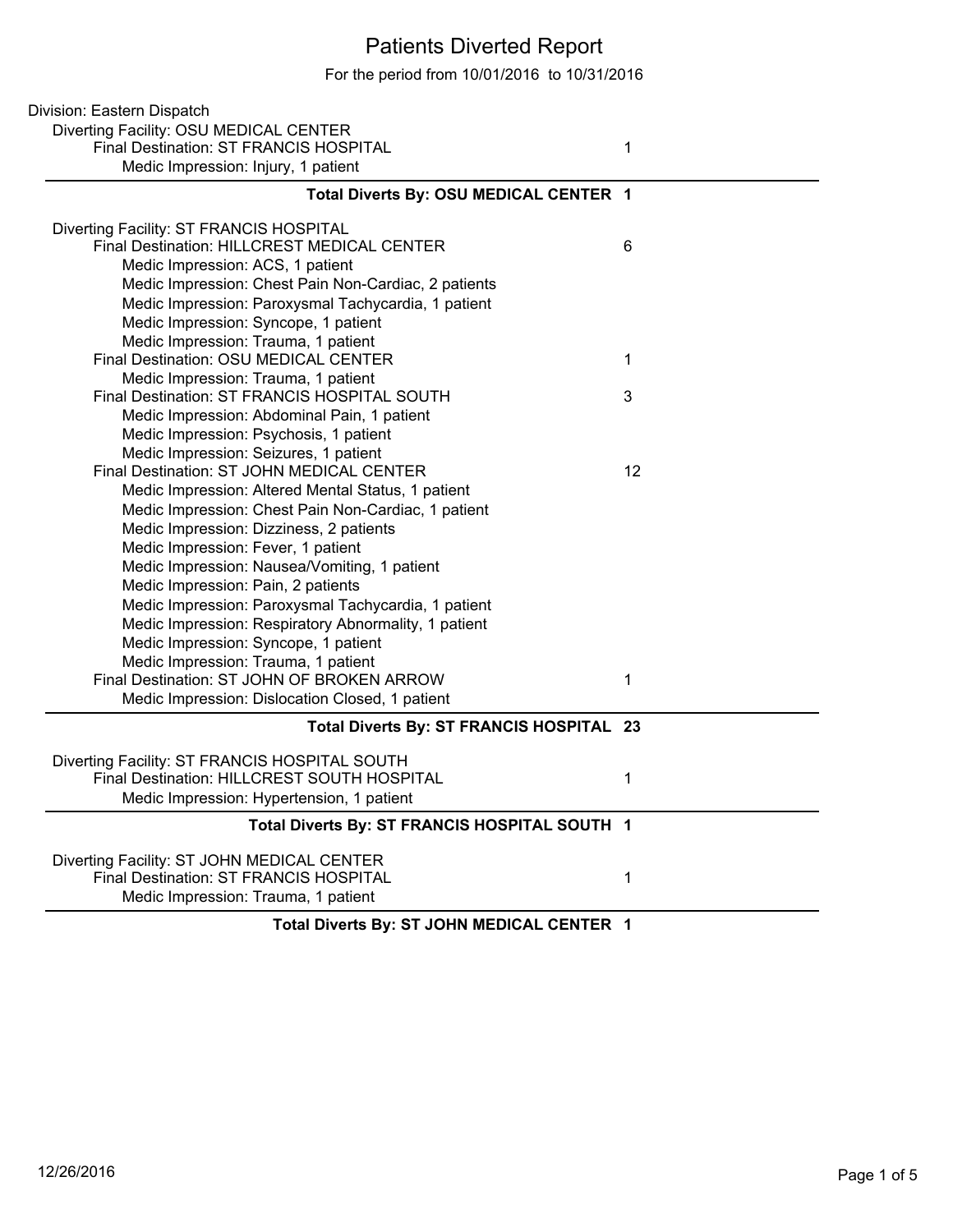| Division: Western Dispatch                                                                                         |   |
|--------------------------------------------------------------------------------------------------------------------|---|
| Diverting Facility: BAPTIST INTEGRIS MEDICAL CENTER<br>Final Destination: ALLIANCEHEALTH - DEACONESS               | 3 |
| Medic Impression: Altered Mental Status, 2 patients                                                                |   |
| Medic Impression: Hypertension, 1 patient                                                                          |   |
| Final Destination: CANADIAN VALLEY INTEGRIS REGNL                                                                  | 1 |
| Medic Impression: Trauma, 1 patient<br>Final Destination: MERCY HEALTH CENTER                                      | 1 |
| Medic Impression: CVA/TIA, 1 patient                                                                               |   |
| Final Destination: OU MEDICAL CENTER EDMOND                                                                        | 1 |
| Medic Impression: Pain, 1 patient                                                                                  |   |
| Final Destination: SOUTHWEST INTEGRIS MEDICAL CEN                                                                  | 3 |
| Medic Impression: Alcohol Withdrawl, 1 patient                                                                     |   |
| Medic Impression: Respiratory Abnormality, 1 patient                                                               |   |
| Medic Impression: Seizures, 1 patient                                                                              |   |
| Final Destination: ST ANTHONYS HOSPITAL                                                                            | 1 |
| Medic Impression: Hemorrhage Of Gastrointestinal Tract, 1 patient                                                  |   |
| Total Diverts By: BAPTIST INTEGRIS MEDICAL CENTER 10                                                               |   |
| Diverting Facility: CANADIAN VALLEY INTEGRIS REGNL                                                                 |   |
| Final Destination: BAPTIST INTEGRIS MEDICAL CENTER                                                                 | 1 |
| Medic Impression: Cardiac Arrest, 1 patient                                                                        |   |
| Total Diverts By: CANADIAN VALLEY INTEGRIS REGNL 1                                                                 |   |
| Diverting Facility: INTEGRIS MEDICAL CENTER - EDMOND                                                               |   |
| Final Destination: BAPTIST INTEGRIS MEDICAL CENTER                                                                 | 1 |
| Medic Impression: Altered Mental Status, 1 patient                                                                 |   |
| Final Destination: OU MEDICAL CENTER EDMOND                                                                        | 1 |
| Medic Impression: Joint Pain, 1 patient<br>Final Destination: ST. ANTHONY HEALTHPLEX NORTH                         |   |
| Medic Impression: Dizziness, 1 patient                                                                             | 1 |
|                                                                                                                    |   |
| Total Diverts By: INTEGRIS MEDICAL CENTER - EDMOND 3                                                               |   |
| Diverting Facility: MERCY HEALTH CENTER                                                                            |   |
| Final Destination: ALLIANCEHEALTH - DEACONESS<br>Medic Impression: Hemorrhage Of Gastrointestinal Tract, 1 patient | 1 |
| Final Destination: BAPTIST INTEGRIS MEDICAL CENTER                                                                 | 3 |
| Medic Impression: Pain, 2 patients                                                                                 |   |
| Medic Impression: Poisoning By Drug Or Medical Substance, 1 patient                                                |   |
| Final Destination: INTEGRIS MEDICAL CENTER - EDMOND                                                                | 1 |
| Medic Impression: Abdominal Rigidity, 1 patient                                                                    |   |
| Final Destination: OKLAHOMA HEART HOSPITAL                                                                         | 1 |
| Medic Impression: Respiratory Abnormality, 1 patient                                                               |   |
| Final Destination: PRESBYTERIAN TOWER-OU MEDICAL                                                                   | 1 |
| Medic Impression: CVA/TIA, 1 patient<br>Final Destination: ST ANTHONYS HOSPITAL                                    | 3 |
| Medic Impression: Abdominal Pain, 1 patient                                                                        |   |
| Medic Impression: Pain, 1 patient                                                                                  |   |
| Medic Impression: Trauma, 1 patient                                                                                |   |
| Final Destination: WOMEN AND CHILDREN'S AT OU MED CENTER                                                           | 1 |
| Medic Impression: Hemiplegia, 1 patient                                                                            |   |
|                                                                                                                    |   |
| Total Diverts By: MERCY HEALTH CENTER 11                                                                           |   |
|                                                                                                                    |   |
| Diverting Facility: OKLAHOMA CITY VA HOSPITAL                                                                      |   |
| Final Destination: ALLIANCEHEALTH - DEACONESS                                                                      | 3 |
| Medic Impression: Assault, 1 patient<br>Medic Impression: Pain, 1 patient                                          |   |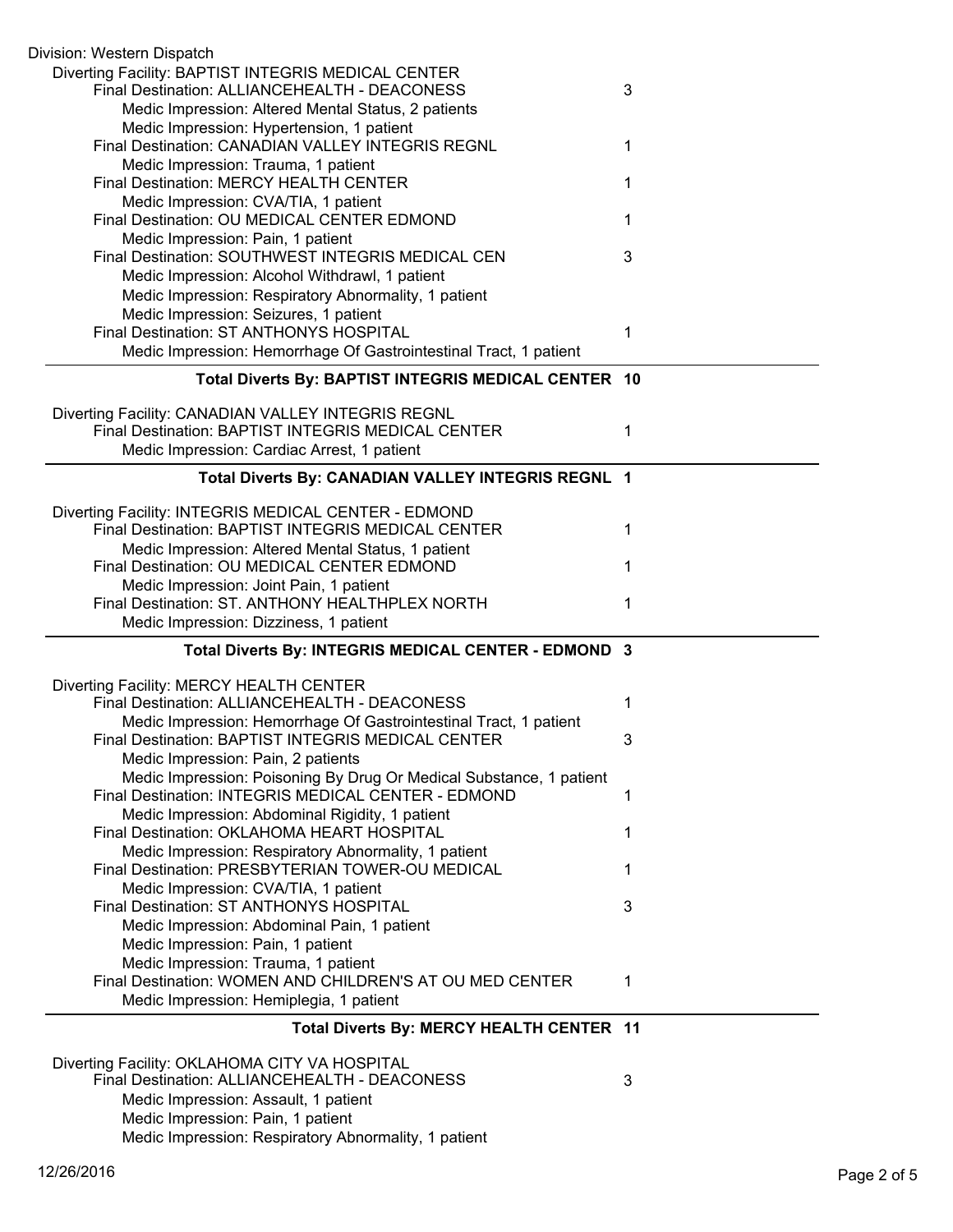| <b>Final Destination: BAPTIST INTEGRIS MEDICAL CENTER</b><br>Medic Impression: ACS, 1 patient     | 6              |
|---------------------------------------------------------------------------------------------------|----------------|
| Medic Impression: Alcohol Abuse, 1 patient                                                        |                |
| Medic Impression: Dizziness, 1 patient<br>Medic Impression: Fever, 1 patient                      |                |
| Medic Impression: Pain, 1 patient                                                                 |                |
| Medic Impression: Septic Shock, 1 patient                                                         |                |
| Final Destination: OKLAHOMA HEART HOSPITAL                                                        | 1              |
| Medic Impression: Paroxysmal Tachycardia, 1 patient                                               |                |
| Final Destination: PRESBYTERIAN TOWER-OU MEDICAL                                                  | 3              |
| Medic Impression: Abdominal Pain, 1 patient                                                       |                |
| Medic Impression: Bacterial Infection, 1 patient                                                  |                |
| Medic Impression: Pain, 1 patient                                                                 |                |
| Final Destination: SOUTHWEST INTEGRIS MEDICAL CEN                                                 | $\overline{2}$ |
| Medic Impression: Dizziness, 1 patient                                                            |                |
| Medic Impression: Respiratory Abnormality, 1 patient<br>Final Destination: ST ANTHONYS HOSPITAL   | 3              |
| Medic Impression: Injury, 1 patient                                                               |                |
| Medic Impression: Pain, 1 patient                                                                 |                |
| Medic Impression: Respiratory Abnormality, 1 patient                                              |                |
| Total Diverts By: OKLAHOMA CITY VA HOSPITAL 18                                                    |                |
|                                                                                                   |                |
| Diverting Facility: OKLAHOMA HEART HOSPITAL                                                       |                |
| Final Destination: BAPTIST INTEGRIS MEDICAL CENTER                                                | 1              |
| Medic Impression: Cardiac Arrest, 1 patient                                                       |                |
| Final Destination: INTEGRIS MEDICAL CENTER - EDMOND                                               | 1              |
| Medic Impression: ACS, 1 patient<br>Final Destination: MERCY HEALTH CENTER                        | 8              |
| Medic Impression: ACS, 1 patient                                                                  |                |
| Medic Impression: Altered Mental Status, 2 patients                                               |                |
| Medic Impression: Dizziness, 1 patient                                                            |                |
| Medic Impression: Respiratory Abnormality, 2 patients                                             |                |
| Medic Impression: Syncope, 1 patient                                                              |                |
| Medic Impression: Trauma, 1 patient                                                               |                |
| Total Diverts By: OKLAHOMA HEART HOSPITAL 10                                                      |                |
| Diverting Facility: OKLAHOMA HEART HOSPITAL SOUTH                                                 |                |
| Final Destination: ALLIANCE HEALTH - MIDWEST                                                      |                |
|                                                                                                   | 1              |
| Medic Impression: Wound, Disruption, 1 patient                                                    |                |
| Final Destination: ST ANTHONYS SOUTH                                                              | 1              |
| Medic Impression: Backache, 1 patient                                                             |                |
| Total Diverts By: OKLAHOMA HEART HOSPITAL SOUTH 2                                                 |                |
|                                                                                                   |                |
| Diverting Facility: PRESBYTERIAN TOWER-OU MEDICAL<br>Final Destination: ALLIANCE HEALTH - MIDWEST | 1              |
| Medic Impression: Abdominal Pain, 1 patient                                                       |                |
| Final Destination: ALLIANCEHEALTH - DEACONESS                                                     | $\overline{2}$ |
| Medic Impression: Pain, 1 patient                                                                 |                |
| Medic Impression: Trauma, 1 patient                                                               |                |
| Final Destination: BAPTIST INTEGRIS MEDICAL CENTER                                                | 5              |
| Medic Impression: ACS, 1 patient                                                                  |                |
| Medic Impression: Alcohol Abuse, 1 patient                                                        |                |
| Medic Impression: Seizures, 1 patient                                                             |                |
| Medic Impression: Trauma, 2 patients<br>Final Destination: MERCY HEALTH CENTER                    | 6              |
| Medic Impression: Abdominal Pain, 2 patients                                                      |                |
| Medic Impression: Altered Mental Status, 1 patient                                                |                |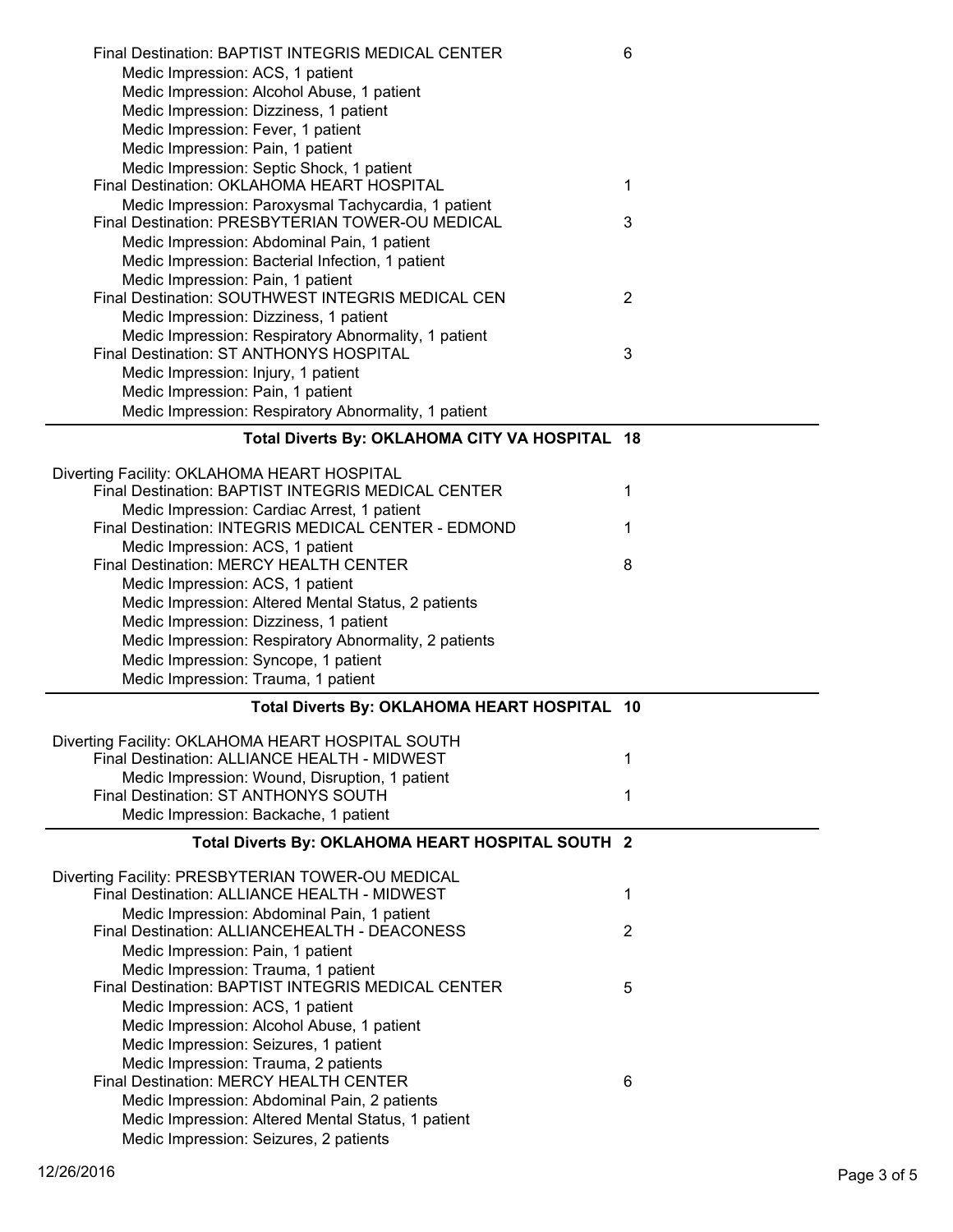| Medic Impression: Syncope, 1 patient<br>Final Destination: NORMAN REGIONAL HOSPITAL                 | 1  |
|-----------------------------------------------------------------------------------------------------|----|
| Medic Impression: Respiratory Abnormality, 1 patient<br>Final Destination: OKLAHOMA HEART HOSPITAL  | 1  |
| Medic Impression: Respiratory Abnormality, 1 patient                                                |    |
| Final Destination: OU MEDICAL CENTER EDMOND                                                         | 11 |
| Medic Impression: Abdominal Pain, 1 patient                                                         |    |
| Medic Impression: Abdominal Swelling, 1 patient                                                     |    |
| Medic Impression: ACS, 1 patient                                                                    |    |
| Medic Impression: Backache, 1 patient                                                               |    |
| Medic Impression: Hemorrhage, 1 patient                                                             |    |
| Medic Impression: Hemorrhage Of Gastrointestinal Tract, 1 patient                                   |    |
| Medic Impression: Pain, 1 patient                                                                   |    |
| Medic Impression: Respiratory Abnormality, 2 patients                                               |    |
| Medic Impression: Swelling Of Limb, 1 patient                                                       |    |
| Medic Impression: Syncope, 1 patient                                                                |    |
| Final Destination: PRESBYTERIAN TOWER-OU MEDICAL                                                    | 1  |
| Medic Impression: Asthma, 1 patient                                                                 |    |
| Final Destination: SOUTHWEST INTEGRIS MEDICAL CEN                                                   | 6  |
| Medic Impression: Abdominal Pain, 1 patient                                                         |    |
| Medic Impression: ACS, 1 patient                                                                    |    |
| Medic Impression: Altered Mental Status, 2 patients                                                 |    |
| Medic Impression: Pain, 1 patient                                                                   |    |
| Medic Impression: Respiratory Abnormality, 1 patient                                                |    |
| Final Destination: ST ANTHONYS HOSPITAL                                                             | 14 |
| Medic Impression: Abdominal Pain, 2 patients                                                        |    |
| Medic Impression: Altered Mental Status, 1 patient                                                  |    |
| Medic Impression: Angina, 1 patient                                                                 |    |
| Medic Impression: Chest Pain Non-Cardiac, 1 patient                                                 |    |
| Medic Impression: Drug Intoxication, 1 patient                                                      |    |
| Medic Impression: Mental Health/Psychatric Illness, 1 patient<br>Medic Impression: Pain, 2 patients |    |
| Medic Impression: Respiratory Abnormality, 4 patients                                               |    |
| Medic Impression: Seizures, 1 patient                                                               |    |
|                                                                                                     |    |
| Total Diverts By: PRESBYTERIAN TOWER-OU MEDICAL 48                                                  |    |
| Diverting Facility: SOUTHWEST INTEGRIS MEDICAL CEN                                                  |    |
| Final Destination: BAPTIST INTEGRIS MEDICAL CENTER                                                  | 2  |
| Medic Impression: Altered Mental Status, 1 patient                                                  |    |
| Medic Impression: Trauma, 1 patient                                                                 |    |
| Final Destination: ST ANTHONYS HOSPITAL                                                             |    |
| Medic Impression: Allergies, 1 patient                                                              | 7  |
|                                                                                                     |    |
| Medic Impression: Altered Mental Status, 2 patients                                                 |    |
| Medic Impression: Cardiac Arrest, 1 patient                                                         |    |
| Medic Impression: Nausea/Vomiting, 1 patient                                                        |    |
| Medic Impression: Patient Is Risk To Self/Others, 1 patient                                         |    |
| Medic Impression: Trauma, 1 patient                                                                 |    |
| Total Diverts By: SOUTHWEST INTEGRIS MEDICAL CEN 9                                                  |    |
| Diverting Facility: ST ANTHONYS HOSPITAL                                                            |    |
| Final Destination: ALLIANCEHEALTH - DEACONESS                                                       | 1  |
| Medic Impression: Syncope, 1 patient                                                                |    |
| Final Destination: BAPTIST INTEGRIS MEDICAL CENTER                                                  | 2  |
| Medic Impression: CVA/TIA, 1 patient                                                                |    |
| Medic Impression: Hypotension, 1 patient                                                            |    |
| Final Destination: PRESBYTERIAN TOWER-OU MEDICAL                                                    | 5  |
| Medic Impression: ACS, 1 patient<br>Medic Impression: Alcohol Abuse, 2 patients                     |    |